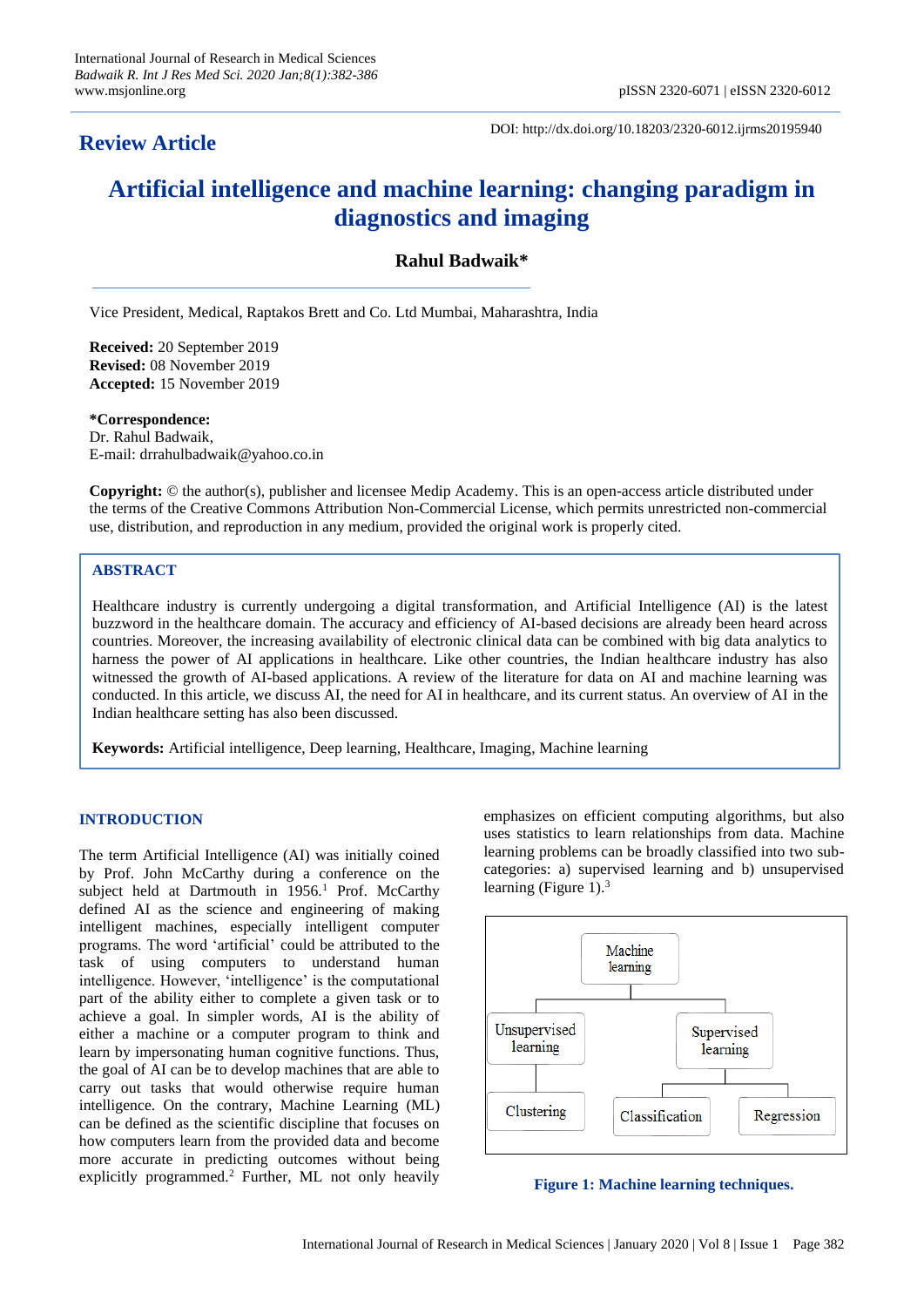A supervised learning problem typically starts with predicting a known target. Predictive models are created with output data based on a given input set of records (training set). The computer algorithm accepts a set of labeled stimuli (training set) and returns a classifier that can rest of the stimuli, similar to those in the training set. Alternatively, there are no outcomes to predict in unsupervised learning problems. Instead, the task is to find naturally occurring patterns or grouped structures in the given data and label them appropriately using clustering. Supervised learning problems can be further classified into regression and classification problems, depending on whether the outcome or dependent variable is continuous or discrete. Overall, the algorithm eventually learns how to best reproduce an existing dataset in order to be used for categorization for prediction in the future.<sup>4</sup>

#### **REVIEW OF LITERATURE**

Review of literature was performed using PubMed, Cochrane and Google scholar databases. The keywords artificial intelligence, AI tools, machine learning, health records, chatbots, cancer, and oncology were used to review the literature. All the available literature was collected and reviewed to select the relevant articles for the present review.

#### **DISCUSSION**

### *Need of intelligent data analysis in medical research*

The healthcare industry is currently undergoing a major transformation to adopt and implement newer, more effective and innovative ways to accelerate healthcare delivery. The paradigm of healthcare delivery is slowly shifting from treatment to value-based treatment.

Accurate diagnosis and timely treatment initiation play a key role in value-based treatment. Additionally, a widening gap between the demand and supply of qualified physicians have put more pressure on the healthcare delivery system. A study published by Goodman and Fisher has linked physician crisis with the wrong diagnosis and wrong prescription.<sup>5</sup> Diagnostic errors not only prevent or delay appropriate treatment, but they might also force patients to undertake unnecessary or harmful treatment or may lead to financial or psychological consequences.

# *Increasing availability of Electronic Health Records (EHR)*

In general, it takes a lot of time and money to recruit and manage physicians in many specialties. However, with the advent of Electronic Medical Records (EMR), it is now possible to easily capture, manage, and share patient-specific hospital data with different stakeholders (e.g., insurance agencies, other hospitals). Such data can be subjected to exploratory data analysis techniques of ML and high-dimensional visualization techniques to extract clinically useful information. Additionally, over a period of time, increasing the availability of categorized diagnostic results (positive or negative results) in digital format can be further utilized to train ML algorithms.

The AI algorithms need to be trained to identify important characteristics (e.g., screening, diagnostics, and treatment assignment) of digital clinical data (EMR), so that they can learn to identify similar groups of subjects and can correlate these characteristics with outcomes of interest.<sup>6</sup> In general, these clinical data could be captured in the form of medical notes, electronic recordings from devices, clinical laboratory examinations, and diagnostic images.<sup>7</sup>

In the diagnostic domain, most of the AI tools are created to analyze data that are generated from medical imaging and electro diagnosis. Medical diagnostics fall under a category of medical tests that are designed to detect infections, medical conditions, and diseases. These medical diagnostics come under In Vitro medical Diagnostics (IVD). As per a report, the IVD market is expected to increase to \$76 billion by 2023 and increase its influence over healthcare spending globally.<sup>8</sup> Moreover, the aging population, prevalence of chronic diseases, and the emergence of personalized medicine are factors contributing to the IVD market size growth.

Looking at the vast potential, recently researchers have been urging clinicians to adopt AI technologies when analyzing diagnostic imaging. Diagnostic images contain lot more information than written laboratory reports, e.g., when exploring the uses of abnormal genetic expression in long non-coding RNAs to diagnose gastric cancer or to develop an electrodiagnosis support system for localizing neural injury. $9-11$  Conversely, text-based reports like physical examination notes and laboratory results contain large amount of unstructured narrative texts. These reports could not be analyzed as such by AI tools directly. In such cases, the data needs to be first converted to machine-understandable EMRs.

#### *Paradigm shift from conventional methods to AI: current applications of AI in medical diagnostics*

Many of the modern machine learning diagnostic applications can be broadly categorized under three categories: a) chatbots b) oncology and c) pathology (Figure 2). $12$ 

#### *Chatbots*

Users can interact with chatbots by either text-based mode or speech recognition. The chatbot can interact with the patient and can compare the symptoms that it receives from the user against a database of diseases and symptoms. Based on the various inputs like user's response and data from wearable device to monitor the vitals, the chatbot can either suggest a visit to local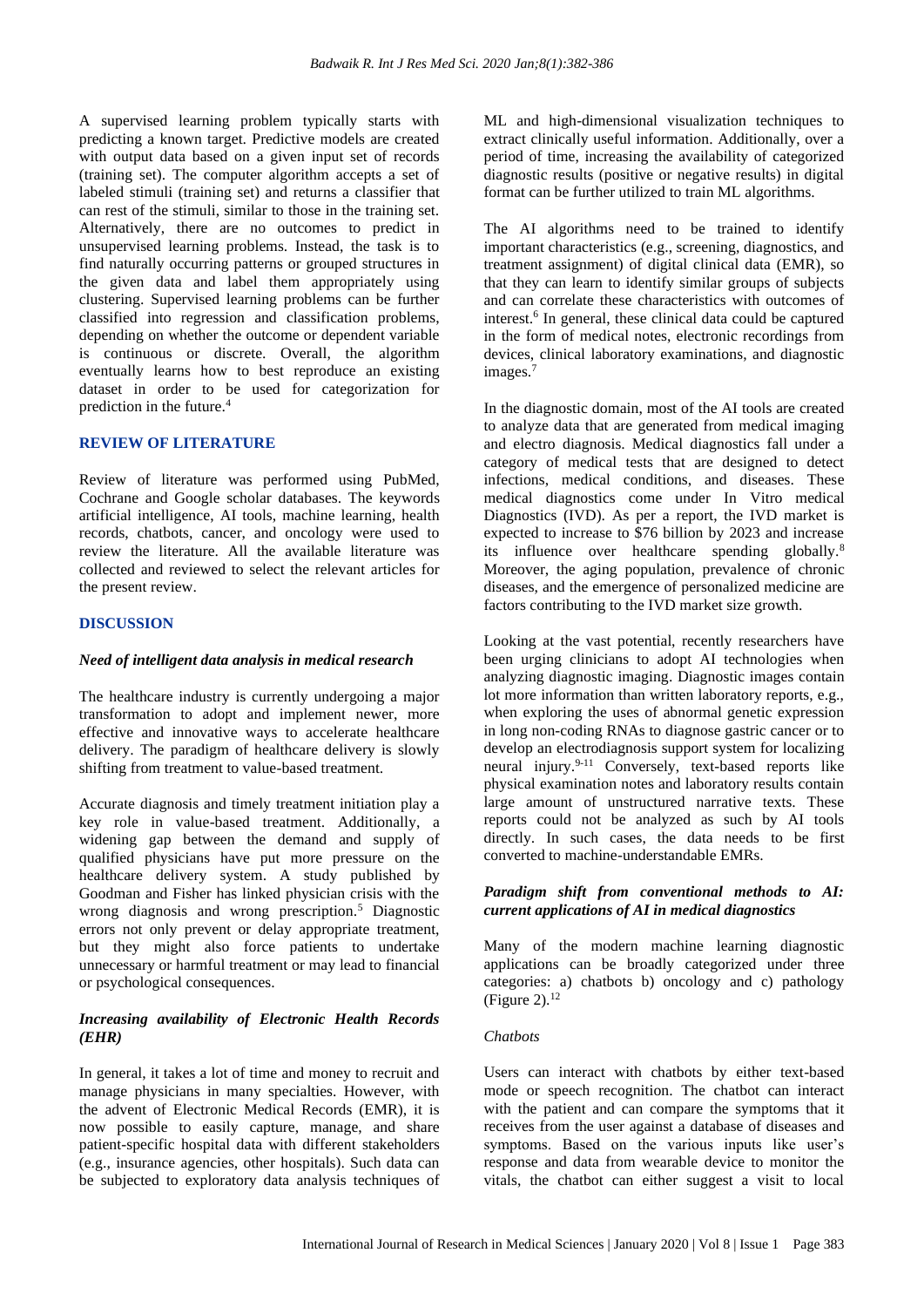pharmacy for over-the-counter medication for basic symptoms. For serious symptoms, a chatbot can help the user book an appointment with a specialist or may suggest the user to dial emergency hotline in the local area. For example, Berlin based Ada Health offers a chatbot that provides recommendations based on patient symptoms and health information, using AI and ML platform operating in the backend.<sup>13</sup>



#### **Figure 2: Applications of ai in medical diagnostics.**

#### *Oncology*

Deep learning algorithms can be trained to diagnose different types of cancer. A recent study demonstrated the reliability of IBM Watson's AI system for oncology for assisting the diagnosis of cancer through a doubleblinded validation study using 638 breast cancer cases.<sup>14</sup> Similarly, researchers have used AI to analyze clinical images to identify skin cancer and its subtypes.<sup>15</sup> The algorithm not only matched the performance of certified dermatologists, but it was also able to accurately diagnose skin lesions of the most common and deadliest skin cancers.

#### *Pathology*

AI is also making its way into pathology that largely remained unchanged over a century and mostly relied on manual observation of images under a microscope. A research team from Harvard Medical School and Beth Israel Deaconess Medical Center recently developed AI methods aimed at training computers to interpret pathology images with the long-term goal of building AIpowered systems to make pathologic diagnoses more accurate.<sup>16</sup>

The researchers labeled hundreds of images with regions showing cancerous and noncancerous cells. The labeled regions were used to train the AI algorithm. It was found that the algorithm demonstrated similar diagnostic success rate when compared to human pathologists. However, almost 100% accuracy was achieved when algorithm and human results were combined.

#### *The Indian perspective of AI in healthcare*

With the ever-increasing penetration of mobile-enabled smart phones, the role of AI in healthcare cannot be ignored. Affordable and efficient healthcare delivery is part of important social missions, especially in a developing country like India. Not only there is a shortage of trained physicians, but also a large number of patients need to be treated by nurses or paramedical health workers. Majority of the problems of patients from a particular area are same, repetitive in nature, and are treatable with few safe, essential drugs. In 1998, an Early Detection and Prevention System (EDPS) was developed in India for those rural clinics that did not have a physician. The EDPS provided guidance and recommendations to available nurses or paramedical staff for recurrent cases. A study conducted by Kempegowda Institute of Medical Science in Bangalore, India showed that the overall rate of consistency between the EDPS and physicians was 94% for 933 patients.<sup>17</sup> This study can be considered as one of the early works done in primary health setting that used basic AI techniques. In addition to the application of AI technology in primary health settings, many AI-driven platforms have been recently found to be working to increase the efficacy and speed of clinical diagnostics in India. In recent times, a large number of AI- and ML-based start-ups have emerged and flourished in India. These start-ups majorly focus on various routine tasks that need automation.

The founders of Artelus focused on detecting diabetic retinopathy cases using deep learning algorithms. Patient's retina image is captured and analyzed. Diabetic retinopathy can be detected within three minutes and a detailed report can be generated quickly. The company is also working to develop early detection tools for tuberculosis, breast cancer and lung cancer with the help of its AI screening platform.<sup>18</sup> Another recent start-up named Chiron X (previously Advenio Technosys) detects diseases from a large database of medical images. <sup>19</sup> Its auto diagnostic software uses complex image processing AI algorithms, classical machine learning techniques, and deep learning algorithms. Currently, Chiron X is working for retinal abnormality detections and acute respiratory infections. Another Bangalore based start-up Niramai (Non-Invasive Risk Assessment with Machine Intelligence) created a ML software that helps detect breast cancer at a much early stage, thereby helping the patients with early cancer diagnosis.<sup>20</sup> It uses a highresolution thermal sensing device and a cloud hosted analytics solution for analyzing the thermal images. Apart from a sturdy device for hospitals, the company also offers a low-cost handheld device with real time cloudbased diagnostics for independent medical practitioners.

On a different line, a relatively old start-up Onco-Stem diagnostic developed tests that help identify patterns of cancer recurrence.<sup>21</sup> They investigate molecular signature of the disease using gold-standard protein or gene expression techniques and combine them with a deep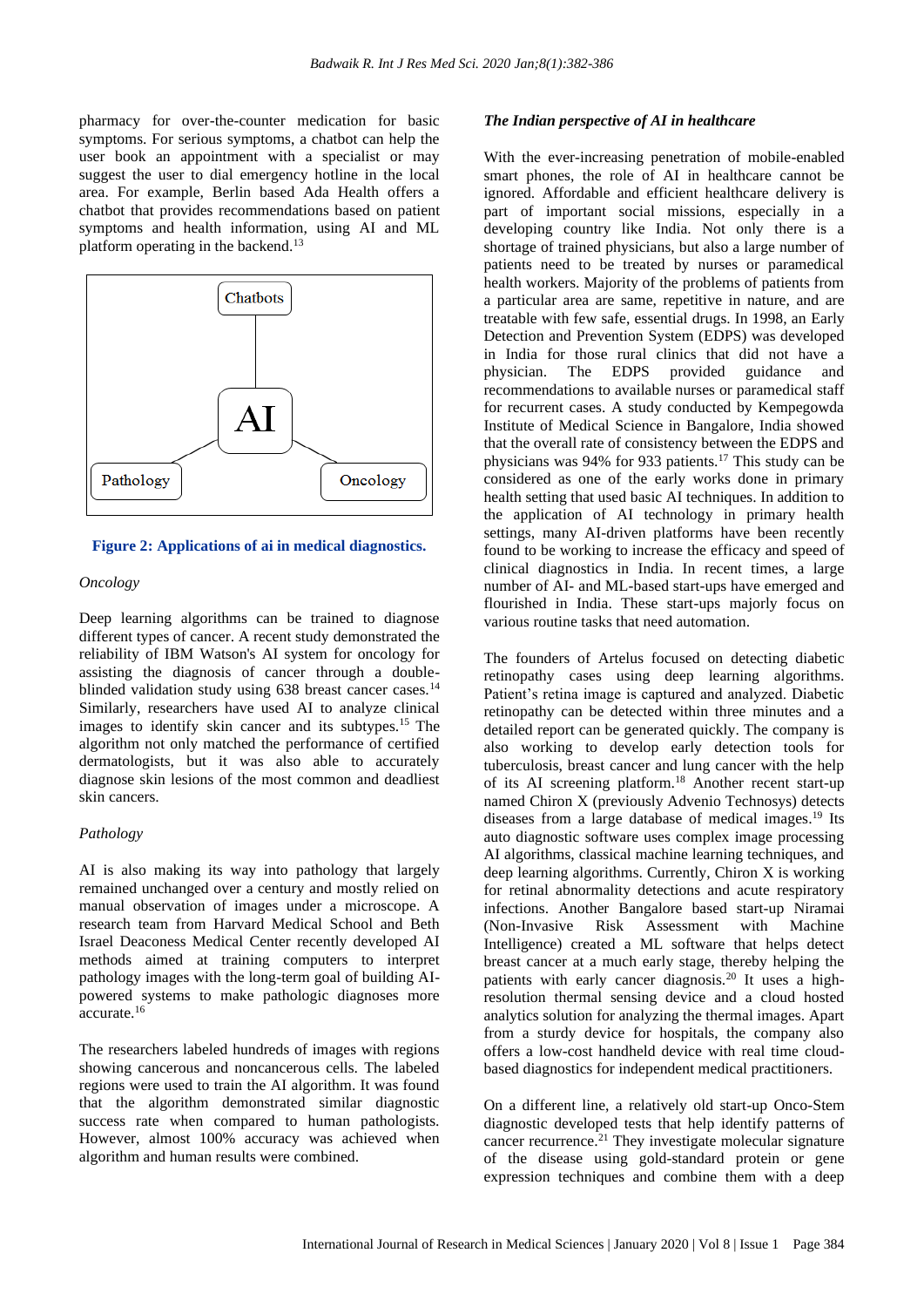learning approach. They had already created tests for breast cancer and are currently working to develop tests for oral, lung, and colorectal cancer.

Another recent start-up Qure.ai uses large datasets of medical information to develop its deep learning algorithms.<sup>22</sup> They have three products to offer: qXR, qER, and qQuant. The qXR module is trained with a million of curated X-ray scans and can detect abnormal chest X-rays and localize 15 common abnormalities. The qER module is for diagnostic assistance in head CT scans and not only detects critical abnormalities like bleeds, fractures, and midline shift, but also localizes them and quantifies their severity. The third module offered by Qure.ai is qQuant, which is used for quantification and progression monitoring products for CT scan and MRI scan and have fully automated detection, quantification, and 3D visualization capabilities.

Another notable start-up is SigTuple, which is building an AI platform to help identify and characterize visual data more efficiently.<sup>23</sup> The company specialized in the analysis of peripheral blood smears, urine microscopy, semen screening, fundus screening, Optical Coherence Tomography (OCT) scans, and chest X-rays. Their solution automates routine tasks like blood differential counts and provides screening solutions for malaria and anemia. The blood smear slides are captured on a phone that is fitted on a microscope. Using deep learning and image processing tools it is then analyzed. Based on this image analysis, it generates blood reports and suggests abnormalities in the blood. This report can be shared through the internet and reviewed by pathologists anywhere in the world.

# **CONCLUSION**

Author reviewed an overview of using AI and ML in healthcare, presented various perspectives in healthcare data that AI has analyzed, and surveyed some major diseases where AI has been deployed in action. We then reviewed some exciting work that has been undertaken in India via various start-up companies.

Although AI technologies are attracting substantial attention in medical research, the real-life implementations are still going to face obstacles. There are two possible hurdles that the AI platform developers might face. The first hurdle comes from the regulators. In most of the places across the world, current regulations lack the standards to assess the safety and efficacy of AI system. To address this, the US FDA had recently made the first attempt to provide guidance for accessing AI based solutions.<sup>24</sup> In a recent news, FDA had started providing approval to AI based tools.<sup>25</sup> The first tool to get FDA marketing clearance was Osteo Detect, a tool designed to detect wrist fractures in adult patients. The FDA granted marketing authorization of the Osteo Detect device to Imagen.<sup>26</sup> This seems to be good news for AI developers, but only time will tell how regulatory agencies across the globe are drafting regulations for their country. The second problem could be continuous training of the algorithm with quality data. Since AI based tools need to be continuously trained with quality data from larger clinical studies, continuation of the quality data supply becomes a crucial issue for further improvement of the algorithm.

As of now, there are multiple small players in the market bringing their unique algorithms, and all are mostly working alone. Moreover, unless there is any incentive or gain to the organization for sharing the data in a common format, it would be difficult to share huge amount of curated data from one platform to another. Another small concern is how the decisions of AI tools are looked upon in the market by other stakeholders (e.g., insurance companies accepting AI-generated reports towards reimbursement). The primary focus is to develop AI tools that can be used in high-risk conditions like cancer and heart diseases and contribute toward faster diagnosis and better outcome prediction.

*Funding: No funding sources Conflict of interest: None declared Ethical approval: Not required*

# **REFERENCES**

- 1. Artificial Intelligence. Professor John McCarthy Father of AI. Available at: http://jmc.stanford.edu/artificialintelligence/index.html. Accessed 22 September 2019.
- 2. O'Mahony C, Jichi F, Pavlou M, Monserrat L, Anastasakis A, Rapezzi C, et al. A novel clinical risk prediction model for sudden cardiac death in hypertrophic cardiomyopathy (HCM risk-SCD). Euro Heart J. 2013 Oct 14;35(30):2010-20.
- 3. Majaj NJ, Pelli DG. Deep learning -Using machine learning to study biological vision. J Vision. 2018 Dec 3:18(13):2.
- 4. de Saint Laurent C. In defence of machine learning: Debunking the myths of artificial intelligence. Euro J Psychol. 2018 Nov;14(4):734-47.
- 5. Goodman DC, Fisher ES. Physician workforce crisis? Wrong diagnosis, wrong prescription. New Eng J Med. 2008 Apr 17;358(16):1658-61.
- 6. US Food and Drug Administration. Guidance for industry: electronic source data in clinical investigations. Silver Spring: FDA; 2013:15.
- 7. Jiang F, Jiang Y, Zhi H, Dong Y, Li H, Ma S, et al. Artificial intelligence in healthcare: past, present and future. Stroke Vascular Neurol. 2017 Dec 1;2(4):230-43.
- 8. Research and Markets. In-Vitro Diagnostics (IVD) Market Report: Market Expected to Increase to \$76 Billion by 2023, Increasing its Influence over Healthcare Spending Globally. 2017. Available at: https://globenewswire.com/newsrelease/2017/05/05/979486/0/en/In-Vitro-